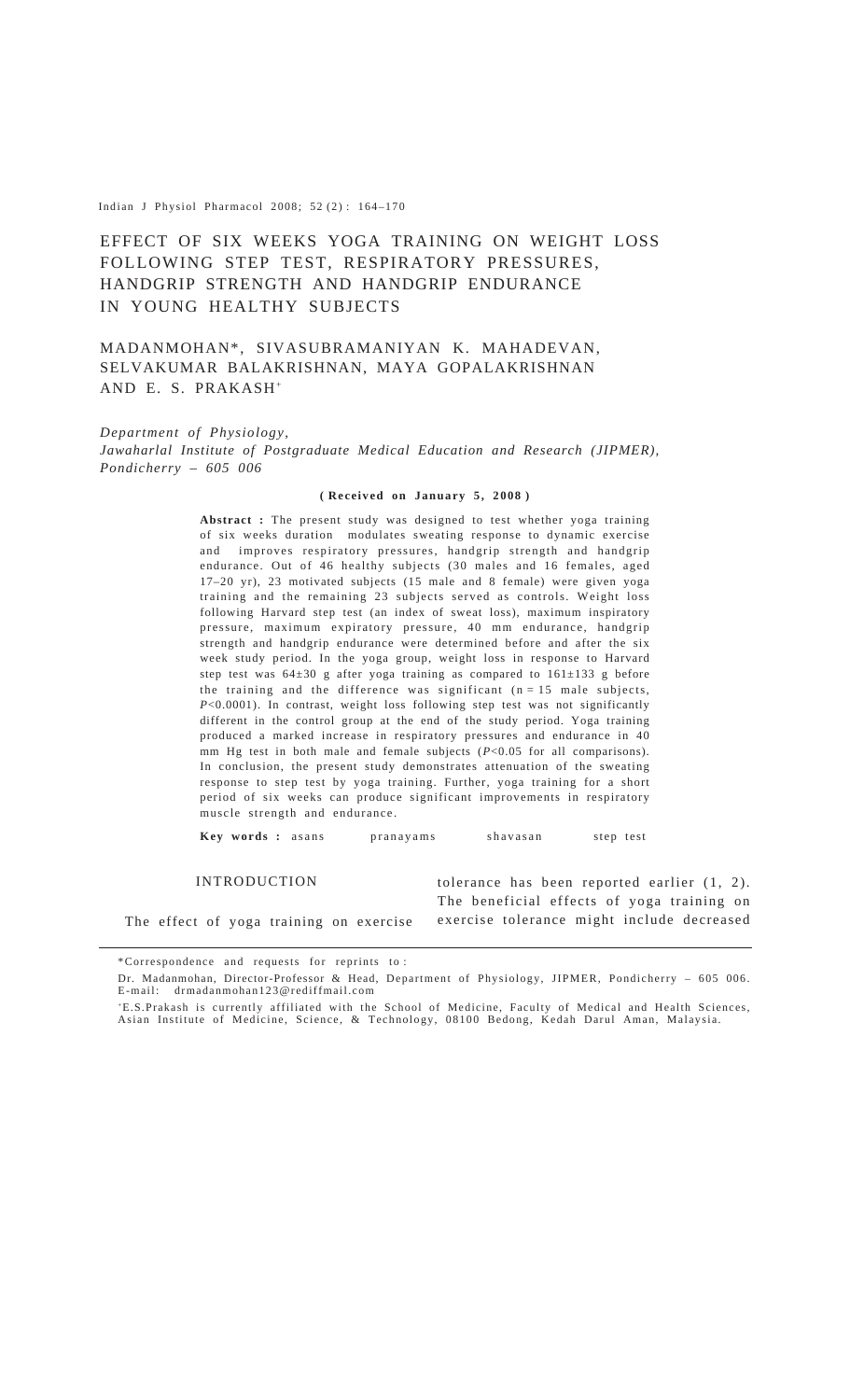sweating in response to exercise. There is only one report on the effect of yoga training on thermoregulation measured by sweating response to exercise (3). The present study was specifically an attempt to determine whether yoga training of short duration (six weeks) modifies the sweating response to dynamic exercise in a hot and humid environment. The effect of training on sweating response to dynamic exercise was studied using Harvard step test  $(4)$ .

The effects of yoga training on pulmonary function have been previously studied (5, 6). These studies have mainly investigated the effects of yoga training on indices of airway resistance such as peak expiratory flow rate and forced vital capacity. However, it is likely that some of the beneficial effects of yoga training are mediated through improvements in respiratory muscle strength, which can be determined readily. Maximal inspiratory pressure (MIP) and maximal expiratory pressure (MEP) are useful and sensitive indices of the strength of inspiratory and expiratory muscles respectively (7, 8). Indeed, in a previous study from our laboratory, we have shown that yoga training is associated with improvements in respiratory muscle strength and 40 mm Hg endurance but this study lacked a control group (7). We planned to undertake the present study with the objectives to determine whether six weeks yoga training produces improvements in handgrip strength, handgrip endurance, and respiratory pressures in young healthy subjects, and alters weight loss response (an indicator of the sweating response) to dynamic exercise.

Indian J Physiol Pharmacol 2008; 52(2) Yoga Training and Physiological Functions 165

## MATERIAL AND METHODS

Forty six (30 male and 16 female) healthy subjects between 17-20 years consented to participate in the present study. Of these, 23 (15 males and 8 females) motivated subjects volunteered to receive yoga training (yoga group) and the remaining 23 (15 males and 8 females) served as controls (control group). Written informed consent was obtained from the participants after explaining the purpose of the study, testing procedures and yoga training schedule. The Institute Research Council and Ethics Committee approved the study protocol.

**Experimental protocol**: Tests were done under standard laboratory conditions after familiarising the subjects with the testing procedure and the study protocol. Height and weight were measured and body mass index (BMI) was calculated [weight (kg) divided by square of height  $(m<sup>2</sup>)$ ]. In both groups, the parameters described below were recorded before and at the end of six week study period.

*Resting heart rate (HR) and blood pressure (BP) :* Baseline HR and BP values were obtained after five minutes rest in the sitting position. BP was recorded using Colins automated BP monitor (COLIN Press-Mate, COLIN Corporation, Japan) which measures BP by the oscillometric method. Pulse pressure (PP) was calculated as the difference between systolic pressure (SP) and diastolic pressure (DP). Mean arterial pressure (MAP) was calculated as  $DP + 1/3$ PP.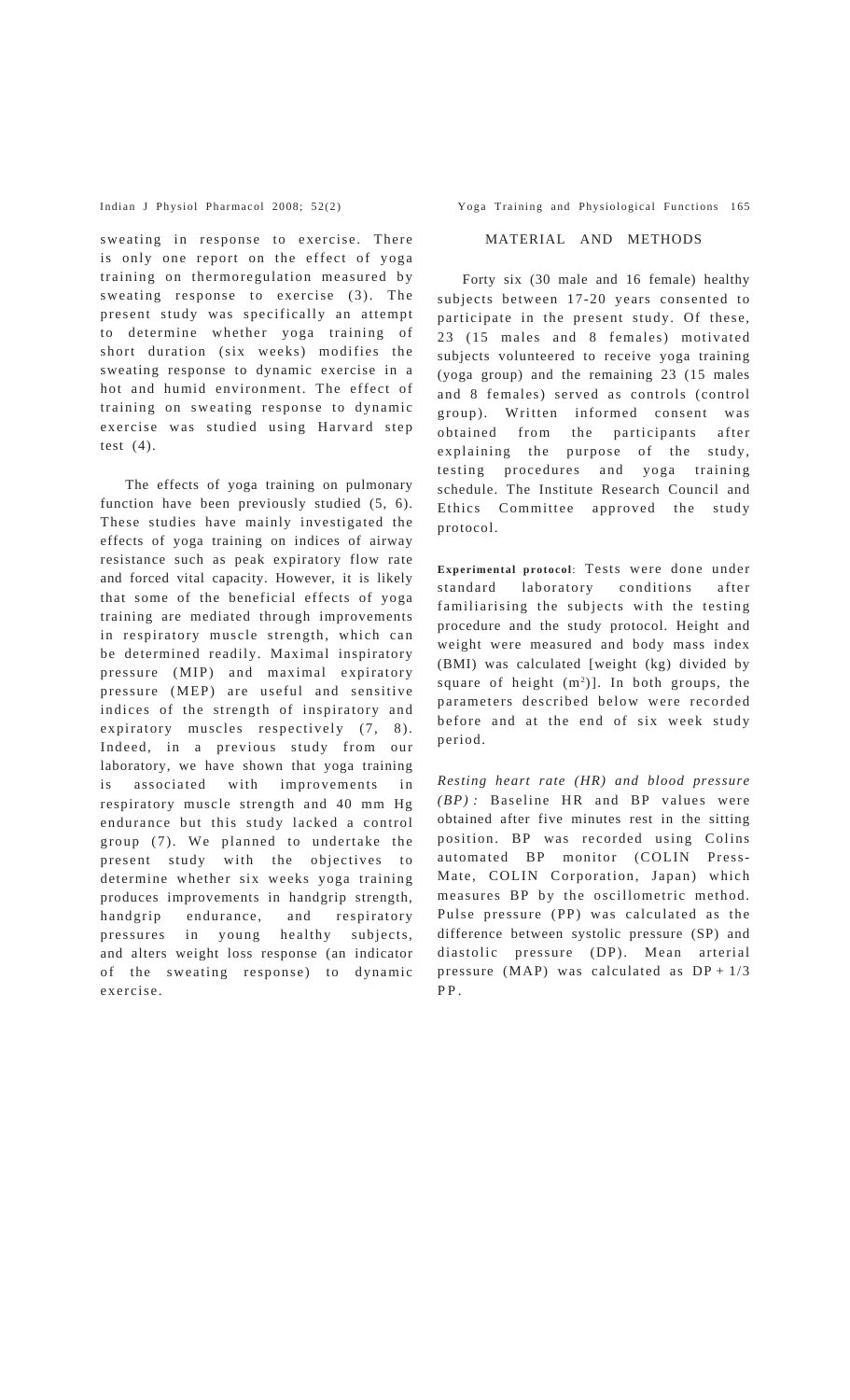*Maximum inspiratory pressure (MIP), maximum expiratory pressure (MEP) and 40 mm Hg endurance :* MIP was obtained by asking the subject to breathe out fully and then inhale maximally from the mouthpiece connected to a mercury manometer. MEP was determined by asking the subject to take in a full breath and blow forcefully into the mouthpiece of the mercury manometer. The maximum pressure that was maintained for at least 3 seconds was noted in both the cases. Respiratory pressures depend on lung volumes; the highest MIP is obtained near residual volume while the highest MEP is obtained near total lung capacity (7, 8). For determining 40 mm Hg endurance, the subject was asked to take in a full breath and blow into the mouthpiece of a mercury manometer and raise the pressure to 40 mm Hg. The maximum time for which the subject could maintain this pressure was recorded as 40 mm Hg endurance. It was ensured that the subjects did not use oral muscles or tongue to develop pressure or block the tubings.

*Handgrip strength (HGS) and handgrip endurance (HGE) :* HGS was determined using a handgrip dynamometer (INCO, Ambala, India) by asking the subject to maintain a maximal voluntary contraction (MVC) for at least 3 seconds with the dominant arm outstretched in front and parallel to the ground. HGE was determined by noting the maximum time (seconds) for which the subject could maintain 1/3 of MVC.

*Step test :* Female subjects opted out of the step test. Male subjects  $(n = 15$  in each group) were familiarized with the procedure 2–3 days before the actual recording was done. Weight prior to exercise was measured

#### 166 Madanmohan et al Indian J Physiol Pharmacol 2008; 52(2)

using a weighing machine (TESTUT, France), having a precision of 20 g. The study was done at a laboratory temperature of 32 ±1°C and humidity of 60–70%. The Harvard step test was done by asking the subject to step up and down a wooden platform of 45 cm height at the rate of 30 times per minute for a duration of 2 mins. After the exercise, the subject was wiped dry with a clean dry towel and weighed again. The difference between the weight before and immediately after the step test was taken as weight loss as a result of exercise-induced sweating.

*Yoga training :* Yoga training including asans, pranayams and shavasan was imparted to the yoga group by one of the authors (Madanmohan), who is a trained yoga instructor. Practice sessions were held between 4.30 and 6.00 PM, Monday through Saturday, for a duration of six weeks in a pleasant lawn. Sessions began with a brief prayer. The sequence and duration of the yogic techniques practised by the yoga group are summarized in Table I.

**Statistical analysis :** Data are expressed as mean±SD. Intergroup comparisons were done using Student's unpaired *t*-test and within group comparisons by Student's paired *t-*test. Where compared variances were unequal, Welch's correction was applied. Differences in means were considered statistically significant when the two-tailed P value  $< 0.05$ .

## RESULTS

The results are given in Tables II and III. The height (m), weight (kg) and body mass index in (kg/m2) in male yoga group were 1.7±0.07, 64.4±11.4, and 22±3.14, respectively. In the female yoga group, the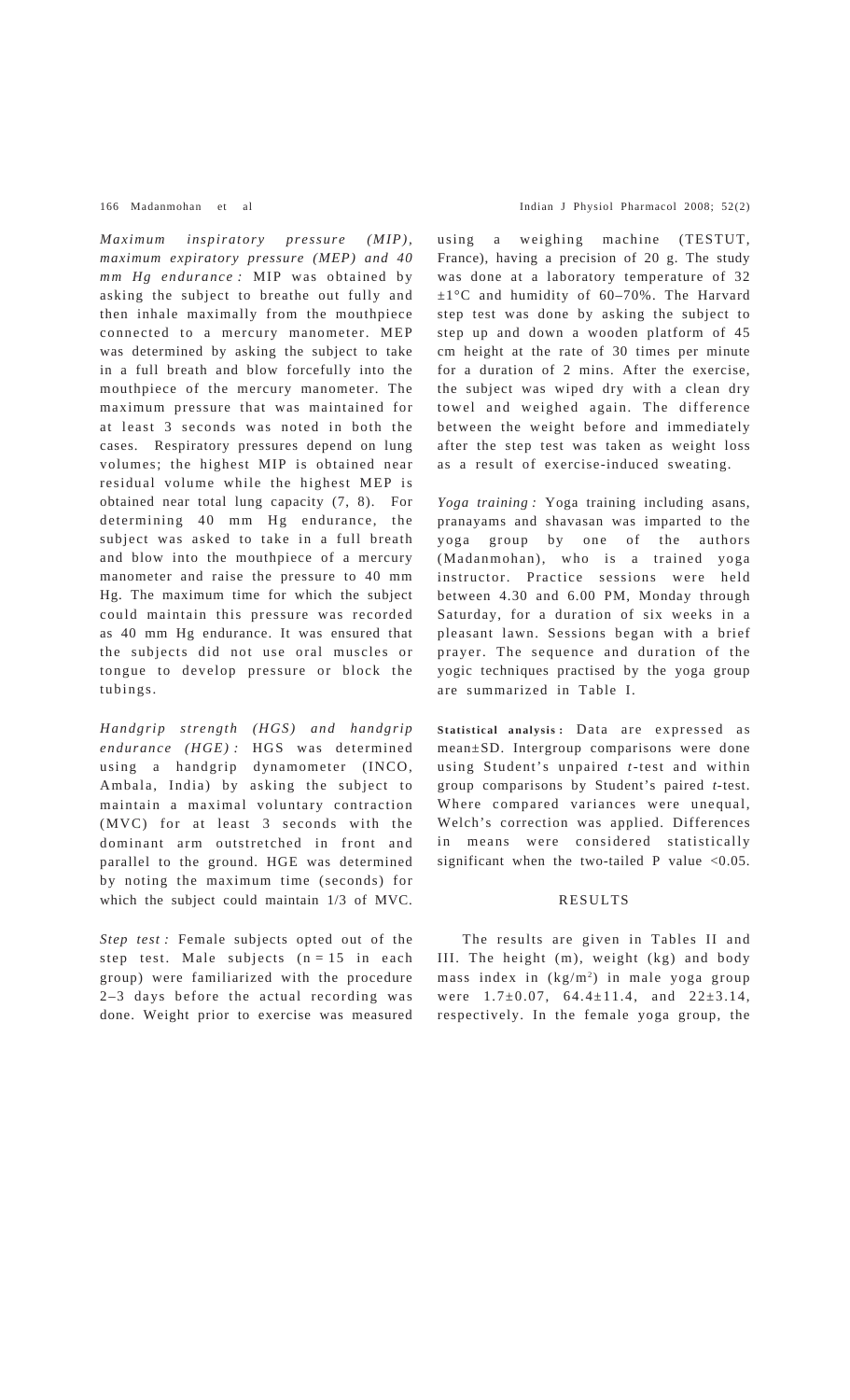| TABLE I: The yogic techniques, their sequence, |                              |  |  |                                        |
|------------------------------------------------|------------------------------|--|--|----------------------------------------|
|                                                |                              |  |  | duration and the number of repetitions |
|                                                | practiced by the yoga group. |  |  |                                        |

|     | S.No. Yogic technique                        | Duration and number<br>of repetition |
|-----|----------------------------------------------|--------------------------------------|
| 1.  | Prayer                                       | $5$ min                              |
| 2.  | Mukh-bhastrika<br>in vajrasan                | 12 $sec \times 3$                    |
| 3.  | Tribandh (mool+uddiyan<br>+jalandhar bandh)  | 20 $sec \times 2$                    |
| 4.  | Talasan (with breath<br>control)             | 6: 6: 6 $sec \times 2$               |
| 5.  | Trikonasan (with<br>breath control)          | 6: 6: 6 $sec \times 2$               |
| 6.  | Navasan                                      | 6: 6: 6 $sec \times 2$               |
| 7.  | Naukasan                                     | 6: 6: 6 $sec \times 2$               |
| 8.  | Brahm mudra<br>(with Aum chant)              | 48 $sec \times 2$                    |
| 9.  | Ardh-matsyendrasan                           | 6: 6: 6 $sec \times 2$               |
| 10. | Bhujangasan (with<br>breath control)         | 6: 6: 6 $sec \times 2$               |
| 11  | <b>Bakasan</b>                               | 20 $sec \times 2$                    |
| 12. | Viparitakarani                               | 20 $sec \times 2$                    |
| 13. | Dharmikasan (with<br>jyoti darshan)          | 20 $sec \times 2$                    |
| 14. | Nadi shuddhi pranayam                        | 24 $sec \times 5$                    |
| 15. | Pranav pranayam with<br>mahat yoga breathing | 12 $sec \times 5$                    |
| 16. | Shavasan                                     | 10<br>min                            |

corresponding values were  $1.59\pm0.06$ ,  $55.8\pm9$ , and 22.4±4.5, respectively. In the male control group the corresponding values were  $1.7\pm0.1$ ,  $63.6\pm10.9$  and  $21.9\pm2.7$ , respectively. In the female control group they were 1.58±0.04, 58.8±8.4 and 23.5±3.2, respectively. The baseline parameters were comparable between the yoga and the control groups (P>0.05 for all). In each group, cardiovascular, respiratory and handgrip parameters were recorded in 20 (12 male and 8 female) subjects. Weight loss response to step test was recorded for male subjects only (n=15 in each group).

**HR and BP :** There was no significant change in HR or SP in any of the study groups. However, six weeks of yoga training produced a significant decrease in DP in males  $(P=0.002)$  as well as females  $(P=0.03)$ . Yoga training increased the PP in males as well as females (P=0.02 in each case). Yoga training produced a decrease in MAP which was significant  $(P=0.005)$  in males but not in females (Tables II and III). In contrast,

TABLE II : Effect of yoga training on various parameters in males. Data are given as the mean±SD for 12 subjects except for the weight before step test and weight loss following step test (n=15).

|                                              | Yoga group    |              |           | Controls      |              |           |  |
|----------------------------------------------|---------------|--------------|-----------|---------------|--------------|-----------|--|
|                                              | <b>Before</b> | After        | $P$ value | <i>Before</i> | After        | $P$ value |  |
| Resting systolic pressure (mm Hg)            | $118 + 9$     | $117 \pm 8$  | 0.53      | $118 \pm 9$   | $122 \pm 13$ | 0.11      |  |
| Resting diastolic pressure (mm Hg)           | $74 \pm 9$    | $62+7$       | 0.002     | $69 + 7$      | $69 + 7$     | -1        |  |
| Resting pulse pressure (mm Hg)               | $44 \pm 10$   | $54 \pm 10$  | 0.02      | $49\pm9$      | $52 \pm 10$  | 0.11      |  |
| Resting mean pressure (mm Hg)                | $89\pm8$      | $80 \pm 5$   | 0.005     | $86 + 6$      | $87 + 8$     | 0.55      |  |
| Resting heart rate (beats per minute)        | $70 \pm 14$   | $67 \pm 14$  | 0.36      | $75 \pm 10$   | $73 \pm 14$  | 0.68      |  |
| Maximum inspiratory pressure (mm Hg)         | $124 \pm 28$  | $160 \pm 23$ | 0.001     | $120 \pm 30$  | $138 + 28$   | 0.01      |  |
| Maximum expiratory pressure (mm Hg)          | $88 \pm 16$   | $107 \pm 20$ | < 0.0001  | $85 \pm 15$   | $94 \pm 29$  | 0.23      |  |
| Endurance in the $40 \text{ mm}$ Hg test (s) | $44 + 9$      | $72+13$      | < 0.0001  | $46+11$       | $56+12$      | 0.04      |  |
| Handgrip strength (kg)                       | $35 \pm 5$    | $36 \pm 9$   | 0.15      | $32+7$        | $32\pm9$     | 0.82      |  |
| Handgrip endurance (s)                       | $76 \pm 34$   | $88 + 48$    | 0.43      | $86 \pm 47$   | $86 \pm 53$  | 0.67      |  |
| Weight before step test (kg)                 | $64 \pm 11.7$ | $64 \pm 11$  | 0.64      | $63.1 + 11$   | $63+11$      | 0.51      |  |
| Weight loss following step test $(g)$        | $161 \pm 133$ | $64 \pm 30$  | 0.0001    | $133 \pm 109$ | $131 \pm 52$ | 0.79      |  |

Note: P values for comparisons at baseline between yoga and control groups was > 0.05 for all parameters.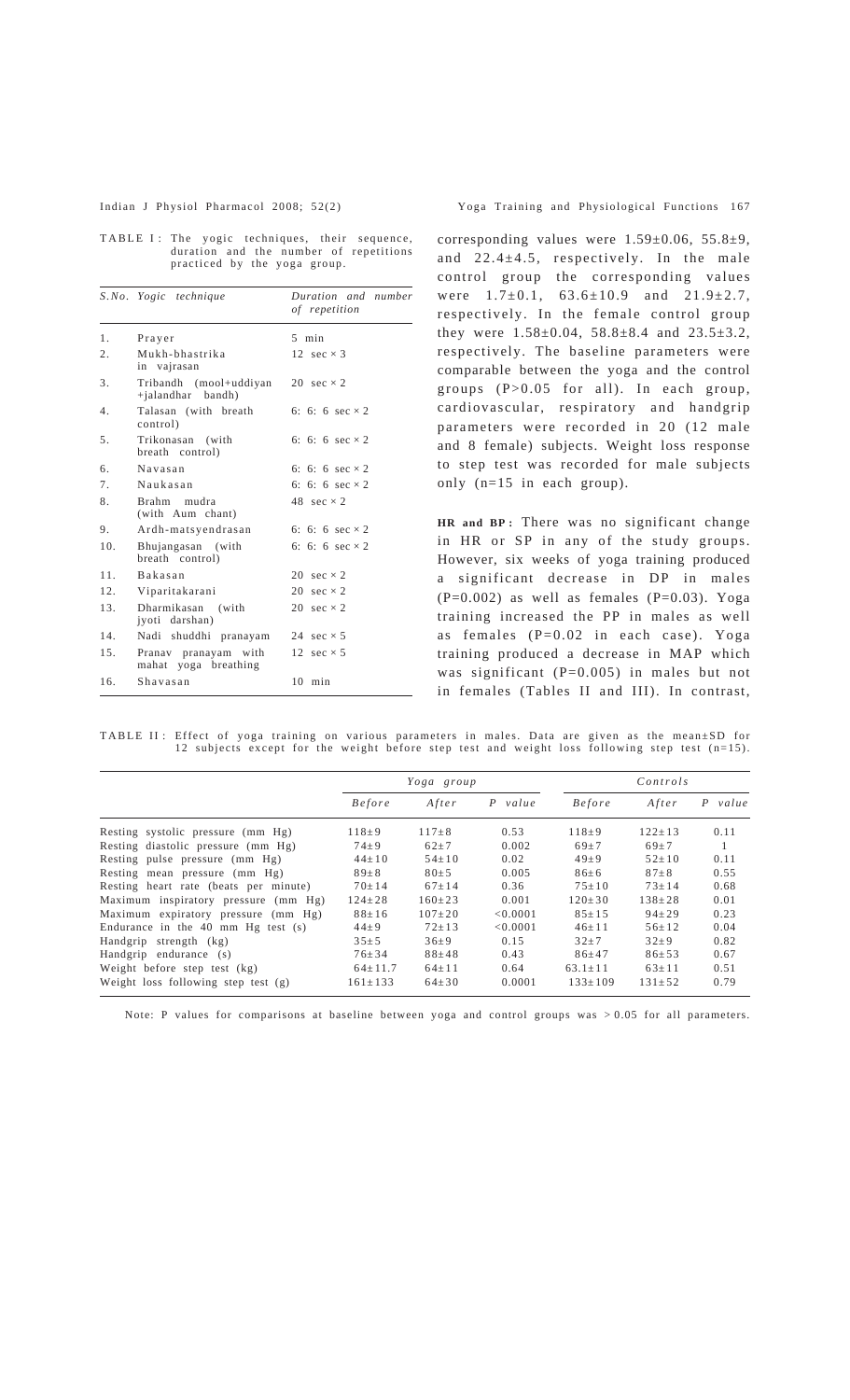Handgrip endurance  $(s)$ 

#### 168 Madanmohan et al Indian J Physiol Pharmacol 2008; 52(2)

| $D$ and any given as the ineall support of subjects. |               |              |          |               |              |            |  |  |
|------------------------------------------------------|---------------|--------------|----------|---------------|--------------|------------|--|--|
|                                                      | Yoga group    |              |          |               | Controls     |            |  |  |
|                                                      | <i>Before</i> | After        | P value  | <i>Before</i> | After        | value<br>P |  |  |
| Resting systolic pressure (mm Hg)                    | $99 \pm 13$   | $103 \pm 13$ | 0.30     | $102 \pm 10$  | $109 \pm 8$  | 0.11       |  |  |
| Resting diastolic pressure (mm Hg)                   | $69 + 9$      | $62 \pm 6$   | 0.03     | $67 + 8$      | $67+10$      | 0.90       |  |  |
| Resting pulse pressure (mm Hg)                       | $30 \pm 6$    | $41+12$      | 0.02     | $35 + 7$      | $43 \pm 6$   | 0.06       |  |  |
| Resting mean pressure (mm Hg)                        | $79 \pm 10$   | $76 \pm 7$   | 0.30     | $79 + 8$      | $81 + 9$     | 0.58       |  |  |
| Resting heart rate (beats per minute)                | $79 \pm 8$    | $77 + 6$     | 0.35     | $79 + 8$      | $79 + 8$     | 0.87       |  |  |
| Maximum inspiratory pressure (mm Hg)                 | $96 \pm 17$   | $123 \pm 14$ | < 0.0001 | $109 \pm 18$  | $110 \pm 19$ | 0.74       |  |  |
| Maximum expiratory pressure (mm Hg)                  | $61 \pm 17$   | $69 \pm 20$  | 0.003    | $70 \pm 12$   | $73 \pm 14$  | 0.27       |  |  |
| Endurance in $40 \text{ mm}$ Hg test $(s)$           | $33 \pm 14$   | $55 \pm 18$  | 0.0002   | $38 \pm 14$   | $50 \pm 16$  | 0.03       |  |  |
| Handgrip strength (kg)                               | $18 + 4$      | $20 \pm 4$   | 0.46     | $18 \pm 3$    | $18 + 4$     | 0.90       |  |  |

Handgrip strength (kg) 18±4 20±4 0.46 18±3 18±4 0.90

| TABLE III: Effect of yoga training on various parameters in females. |  |                                                     |  |
|----------------------------------------------------------------------|--|-----------------------------------------------------|--|
|                                                                      |  | Data are given as the mean $\pm SD$ for 8 subjects. |  |

Note: P values for comparisons at baseline between yoga and control groups was > 0.05 for all parameters.

the changes in the above parameters were not significant in the control group.

**Respiratory pressures, HGS and HGE :** In male as well as female subjects, yoga training produced a marked and highly significant increase in MIP as well as MEP in males as well as females (P<0.001). However in the control group, there were no significant changes in the above parameters except in MIP in males (Tables II and III). 40 mm Hg endurance showed a highly significant increase after yoga training (P<0.0001 in males and 0.0002 in females). In contrast, the increase in this parameter was less in controls. There were no significant changes in HGS in either group. Yoga training produced an increase in HGE which was statistically significant in females  $(P=0.03)$ but not in males.

Sweating response to step test: In the male subjects (n=15 in both groups), the weight loss in response to 2 min Harvard step test was 161±133 g before yoga training. After yoga training, the weight loss was

significantly reduced to  $64\pm30$  g (P=0.0001). In contrast, there was no significant change in the controls.

## DISCUSSION

The physiologic responses to physical training have been well studied by many investigators (9). The effect of yoga training on physiologic response to cold stress has been reported (10). Exercise tolerance is an index of physical fitness (11). An important finding in the present study is that yoga training is associated with a significant decrease in exercise-induced sweating, an index of heat generated during dynamic exercise. Cutaneous vasodilation and increase in blood flow are important determinants of sweating when core body temperature increases during exercise (12). However, it is possible that yoga training may have had a favorable effect on energy metabolism in skeletal muscle; i.e., the same workload would generate less heat with less utilization of energy substrate and oxygen thereby decreasing sweating.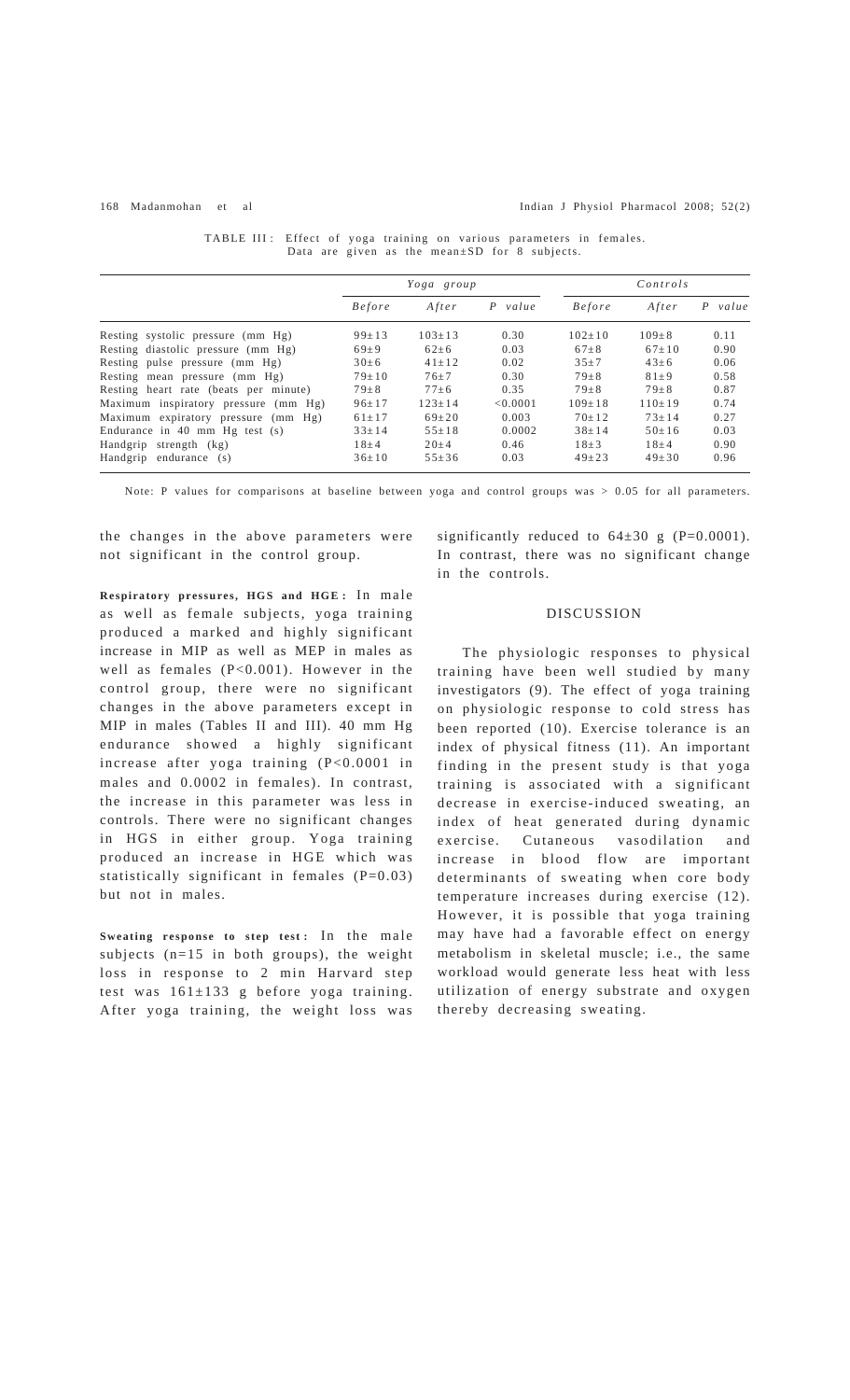Our results clearly indicate that yoga training of six weeks is associated with a decrease in DP in males as well as females. This may be due to a decrease in baseline sympathetic nerve activity. It is worth noting that yoga training produced a significant increase in PP, a parameter that is influenced by stroke volume and compliance of large arteries. Changes in arterial compliance over the six week study period might have been insignificant. Thus, the only other explanation is that the hemodynamic effect of yoga training was to increase the stroke volume through the arterial baroreflex mechanism. The decrease in MAP was statistically significant in males but not in females possibly because the baseline MAP was lower in females. Indeed, it is well established that women have lower tonic sympathetic support of arterial blood pressure (13).

Maximum respiratory pressures are simple and accurate indices of strength of respiratory muscles and their values are altered even in early states of respiratory diseases (8, 14). The increase in MIP and MEP following yoga training of six weeks duration suggests that yoga training has a favorable effect on respiratory muscle strength. This can be attributed to a combination of deep breathing and yoga postures of our training programme. In earlier studies also, we have found that yoga training of longer duration improves respiratory pressures, HGS and HGE (7, 14). Endurance in the 40 mm Hg test is influenced by strength and endurance of respiratory muscles. In addition, it is influenced by breath holding time, a parameter that is complexly affected by several factors including mechanisms that regulate respiration. It is clear from our data that increases in endurance are far greater and significant in the yoga group as compared to the control group. This suggests that the effect of yoga training might have increased the strength and endurance of respiratory muscles and may contribute to enhanced voluntary control of breathing.

HGS is influenced by effort, integrity of motor neuronal pathways, muscle bulk and contractility. Yoga training-induced increase in HGS was not significant in male as well as female subjects suggesting that yoga training given for a short period of six weeks does not influence it. When effort is maximal, HGE is influenced by the strength and metabolic capacity of exercising skeletal muscles. A significant increase in HGE in female subjects may reflect the fact that, in females the baseline endurance is less and training readily enhances it. On the other hand, in males, the increase in HGE brought about by training was less possibly because they were physically more active than females at baseline. In light of our observations, it can be inferred that yoga training might be more beneficial in physically less active individuals.

In the present study we could not determine the effect of yoga on sweating response to step test in female subjects as they opted out of the step test. In conclusion, the present study suggests that short-term yoga training improves the thermoregulatory efficiency as measured by the weight loss response to muscular exercise. Further, six weeks yoga training improves respiratory muscle strength and endurance, a finding previously reported by us to have occurred with longer durations of training (7).